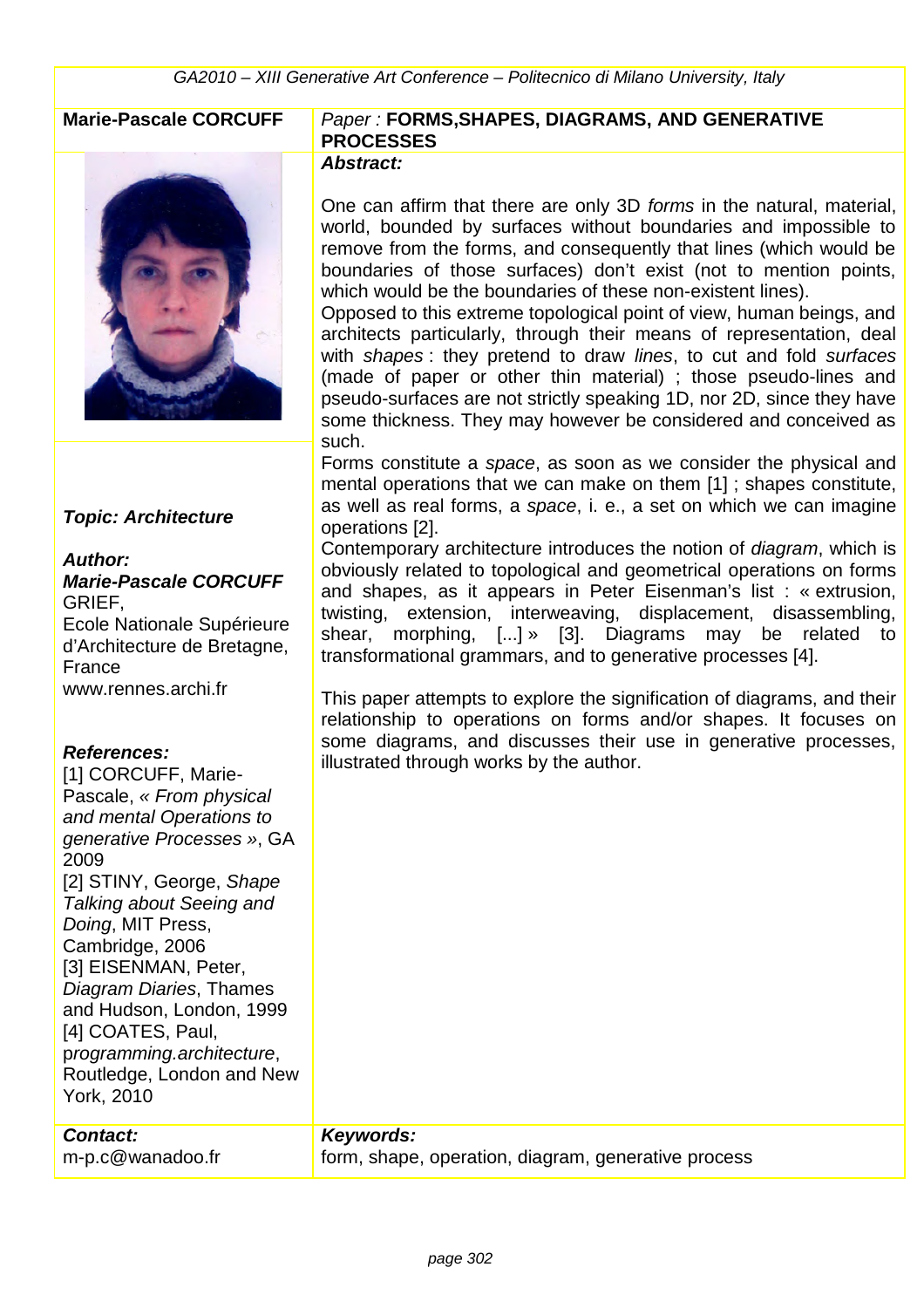# **Forms, Shapes, Diagrams, and generative Processes**

**Marie-Pascale Corcuff, Architect, Ph. D.** *GRIEF, ENSAB, Rennes, France www.rennes.archi.fr e-mail: [mp.corcuff@rennes.archi.fr](mailto:mp.corcuff@rennes.archi.fr) [m-p.c@wanadoo.fr](mailto:%20m-p.c@wanadoo.fr)* 

## **Abstract**

One can affirm that there are only 3D *forms* in the natural, material, world, bounded by surfaces without boundaries and impossible to remove from the forms, and consequently that lines (which would be boundaries of those surfaces) don't exist (not to mention points, which would be the boundaries of these non-existent lines).

Opposed to this extreme topological point of view, human beings, and architects particularly, through their means of representation, deal with *shapes* : they pretend to draw *lines*, to cut and fold *surfaces* (made of paper or other thin material) ; those pseudo-lines and pseudo-surfaces are not strictly speaking 1D, nor 2D, since they have some thickness. They may however be considered and conceived as such.

Forms constitute a *space*, as soon as we consider the physical and mental operations that we can make on them ; shapes constitute, as well as real forms, a *space*, i. e., a set on which we can imagine operations.

Contemporary architecture introduces the notion of *diagram*, which is obviously related to topological and geometrical operations on forms and shapes, as it appears in Peter Eisenman's list : « extrusion, twisting, extension, interweaving, displacement, disassembling, shear, morphing, [...] ». Diagrams may be related to transformational grammars, and to generative processes.

This paper attempts to explore the signification of diagrams, and their relationship to operations on forms and/or shapes. It focuses on some diagrams, and discusses their use in generative processes, illustrated through works by the author.

## **Introduction**

This paper has been trigged by an interest in Peter Eisenman's El-forms, which have fascinated me since I was confronted to his early projects as a student around 1980. Many years later, I want to question what has become an archetype of architectural form and confront it to my reflection on forms, shapes and generative processes.

## **1. Forms, shapes and operations**

## **1.1 Distinction between forms and shapes**

There is some difficulty for French or other Latin language people to distinguish between *form* and *shape*, which are both translated as *forme* or *forma*. *Shape* is of Old English etymology, and hasn't penetrated our vocabulary, while *form*, of Latin origin, has been adopted by English speaking people. According to the dictionnary, *form* means *forme* in an abstract sense, and *shape* means it in a concrete one. But when we look at the reality of the use of these two words, we see that it's not so obvious: *shape* is sometimes used in an abstract sense, and many occurrences of *form* are not abstract at all, and get back to the polysemy of the Latin word *forma*. Letting aside the abstract and figurative meanings of these two words, one can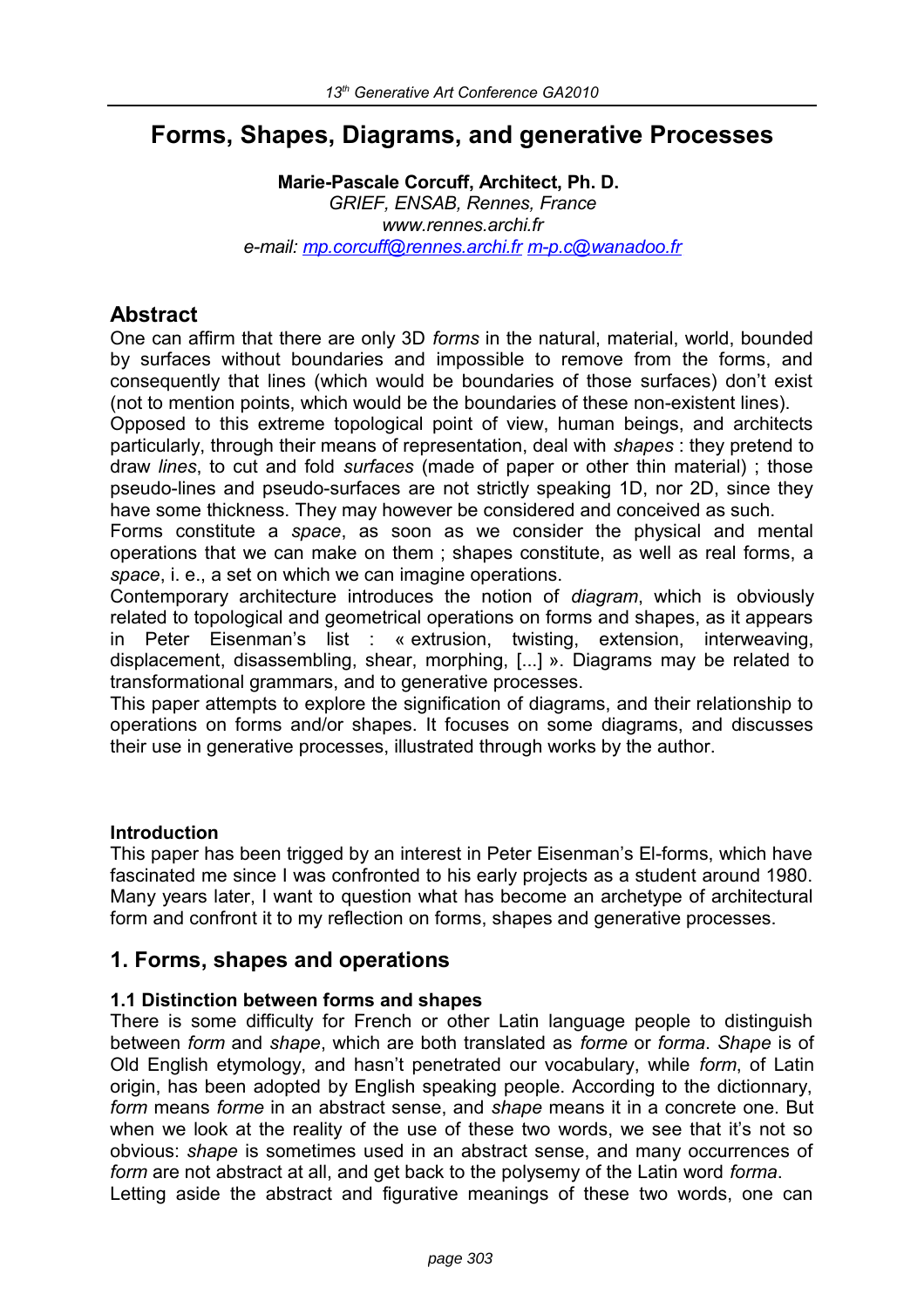propose a radical distinction between the kinds of concreteness they imply: *forms* are what our kinaesthetic perceptive world is made of, and *shapes* appear through our visual perception, and through drawing.

One can affirm then that there are only 3D *forms* in the kinaesthetic, material, world, bounded by surfaces without boundaries and impossible to remove from those forms, and consequently that lines (which would be boundaries of those surfaces) don't exist (not to mention points, which would be the boundaries of these nonexistent lines). Matter can be manipulated, forms can be made and transformed by operations like cutting, assembling, moulding, etc.

At the opposite from this extreme topological point of view, human beings, and architects particularly, through their means of representation, deal with *shapes* : they pretend to draw *lines*, to cut and fold *surfaces* (made of paper or other thin material) ; those pseudo-lines and pseudo-surfaces are not strictly speaking 1D, nor 2D, since they have some thickness. They may however be considered and conceived as such.

Forms constitute a *space*, as soon as we consider the physical and mental operations that we can make on them ; shapes constitute, as well as real forms, a *space*, i. e., a set on which we can as well imagine and do operations.

For George Stiny [1], shapes are essentially 2D drawings, and what we *see* when we draw more shapes, or erase some of them, though those new shapes were not explicit in the first ones we had drawn. For example, if we draw a square (the outlining, the contour, of a square) and then another square which intersects it, we can see both squares, but also a new, smaller square (if the second square was translated along the diagonal), and two shapes that, referring to El-forms that will be discussed later, we can call El-shapes. Those new shapes do not belong as such to either square we have drawn, but they are however there to be seen. If we want, we can erase some lines to get only the smaller square (but no erasing will get only the El-shapes), or we can move the El-shapes one from another to give them their autonomy (but the smaller square will remain as a trace, as well as the larger ones).



*Fig. 1: two intersecting squares and what we see*

The difficulty for Stiny is that the potentiality of El-shape is not present in the square (as outline). Indeed, the intersection is an operation that functions on the «true» squares, i. e. the surfaces, and not on the contours. But what we see when a line is closed is not only the line itself but the surface it bounds. The intersection has no actual meaning regarding the lines, but is easily dealt with if we consider the surfaces.

## **1.2 Cubes as forms**

We can transpose the reflection that was made upon the pyramid [2] to the cube: one can make a cube by cutting stone, sawing wood, modelling clay, and so on. Those material forms may be displaced, i. e. translated or rotated; one can simply imagine scaling, but it is possible to do some other cubical form which is smaller or larger than the first one. Depending on the matter which has been used, transformations may be applied to that form: in clay, the cube may easily become a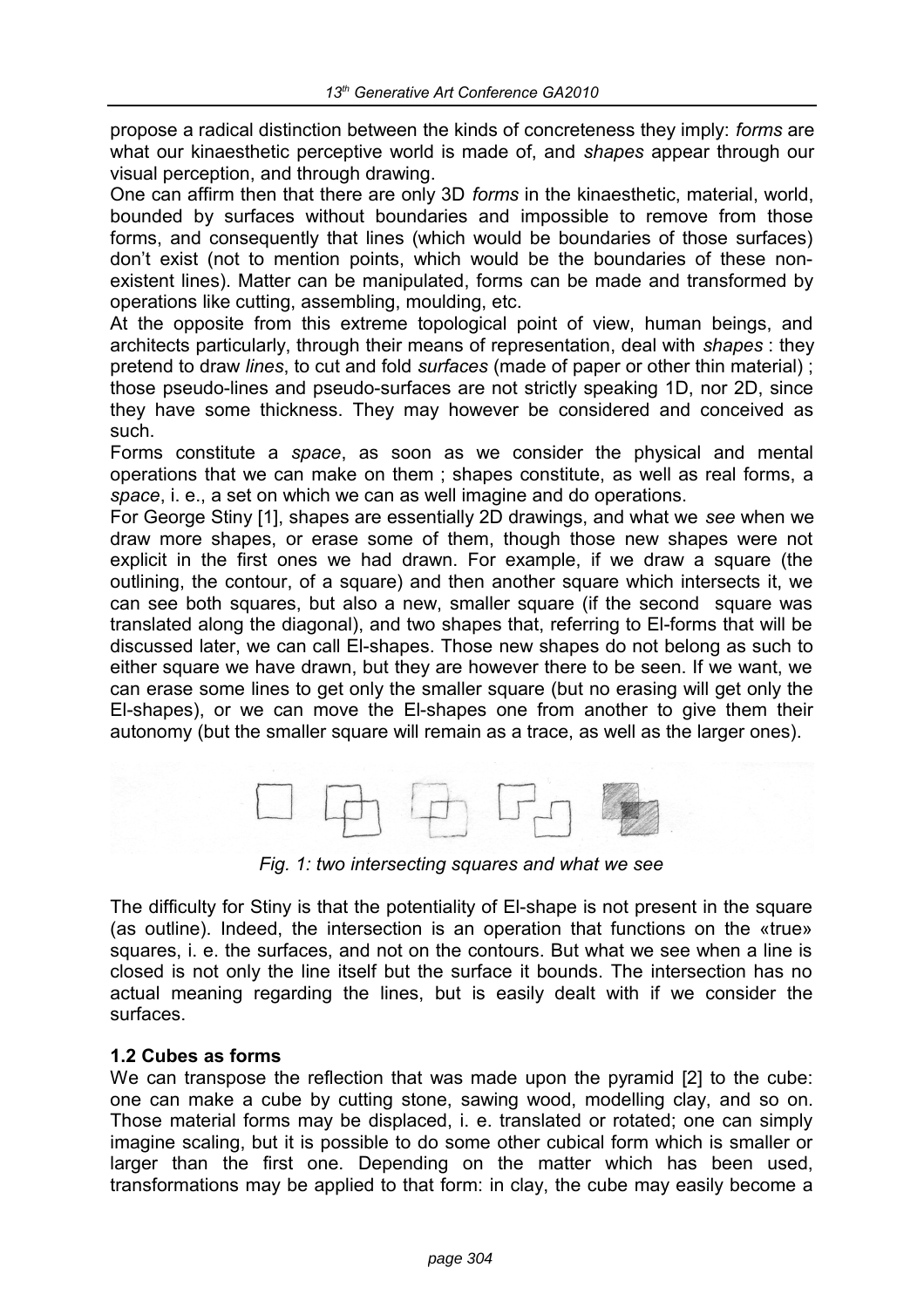sphere, or any other form; we can substract or add matter to that form, and so on. By cutting, we can even get two or more forms with the same amount of matter.

From a topological point of view, what is at stake is only whether we get one or many forms, and whether this form is holed or not. We can make a hollow cube (by «removing» a cube inside a larger cube), or we can hole the cube from face to face to get some cubical torus. In the first case, no one will be aware of the reality of the form, at least by touching (though we may guess at its hollowness through its weight), because of our intrinsic tridimensionality; the second case is a very important topological event.

In any case, the surface of the cube or of either of its transformations is what stops our displacements, we can never go «inside» the cube, and if we cut it into two parts, the same happens with either one. This surface has no autonomy: we can «peel» a hypothetical cubical apple, but this peeling is not a surface as such, only a very thin 3D-form, and the peeled apple has got a surface as well as the unpeeled one.

The surface of the cube, as that of any 3D form, is without boundary. We can travel on the surface of the cube, as well as on that of a sphere (like our terrestrial globe), without ever encountering the limit. Anyway, by touching as well as by seeing, we are actually aware that a cube is not a sphere: at some places, we touch or see a brutal change in the surface, which is one of the edges of the cube; we can follow this newly found entity, and touch or see a change in it, at one of the vertices of the cube. So, even if there are no lines as boundaries of the surface of the whole cube, there are actually lines, as boundaries of the surfaces constituted by the faces of the cube, and even those are divided into four lines which are the edges of the cube, which are themselves bounded by points, which are the vertices of the cube. This places the cube in the realm of polyhedra.

Though topology doesn't consider measure as geometry does, it deals with those polyhedra and their number of faces, edges, and vertices. It is a topological rule that says that any simply connected polyhedron like a cube must have a number of vertices V, of edges E and of faces F that satisfy Euler characteristics: V-E+F=2. In the case of the cube:  $V=8$ ; E=12; F=6; V-E+F=8-12+6=2. We must add that this relation does not imply that we deal with a cube as such, but with any hexahedron, i. e. a polyhedron with six faces, how much deformed it can be. But if we make a hole, for instance a square-section hole from a face towards the opposed face, we add 8 vertices, 12 edges, but only 4 faces to the first cube, and then V-E+F=0, which characterizes this form as toroidal.

Even if the peeling of an apple, or a sheet of paper, are no actual surfaces, we are used to consider them as such, and we can make a cube by folding a conveniently cut sheet of paper. There are a few patterns that allow us to do that. Once folded and pasted, the paper encloses a part of space that we cannot penetrate, and is equivalent for our seeing and touching to the volume which is actually the cube.

But we can also imagine being inside this folded paper, or, if the piece of paper is large enough, we can actually stay and be wrapped inside. We are then confronted to a cubical void, as we are, actually, very usually, inside a cubical room, once the door is closed.

All these considerations have to do with forms, as we encounter them in the material world, though when we introduced faces, edges and vertices, we began to abstract the material cube, and to pass from form to shape.

## **2.3 Cubes as shapes**

Folding paper was already an abstract operation, because we cannot deal with actual surfaces (necessarily attached to volumes), but drawing is a next step.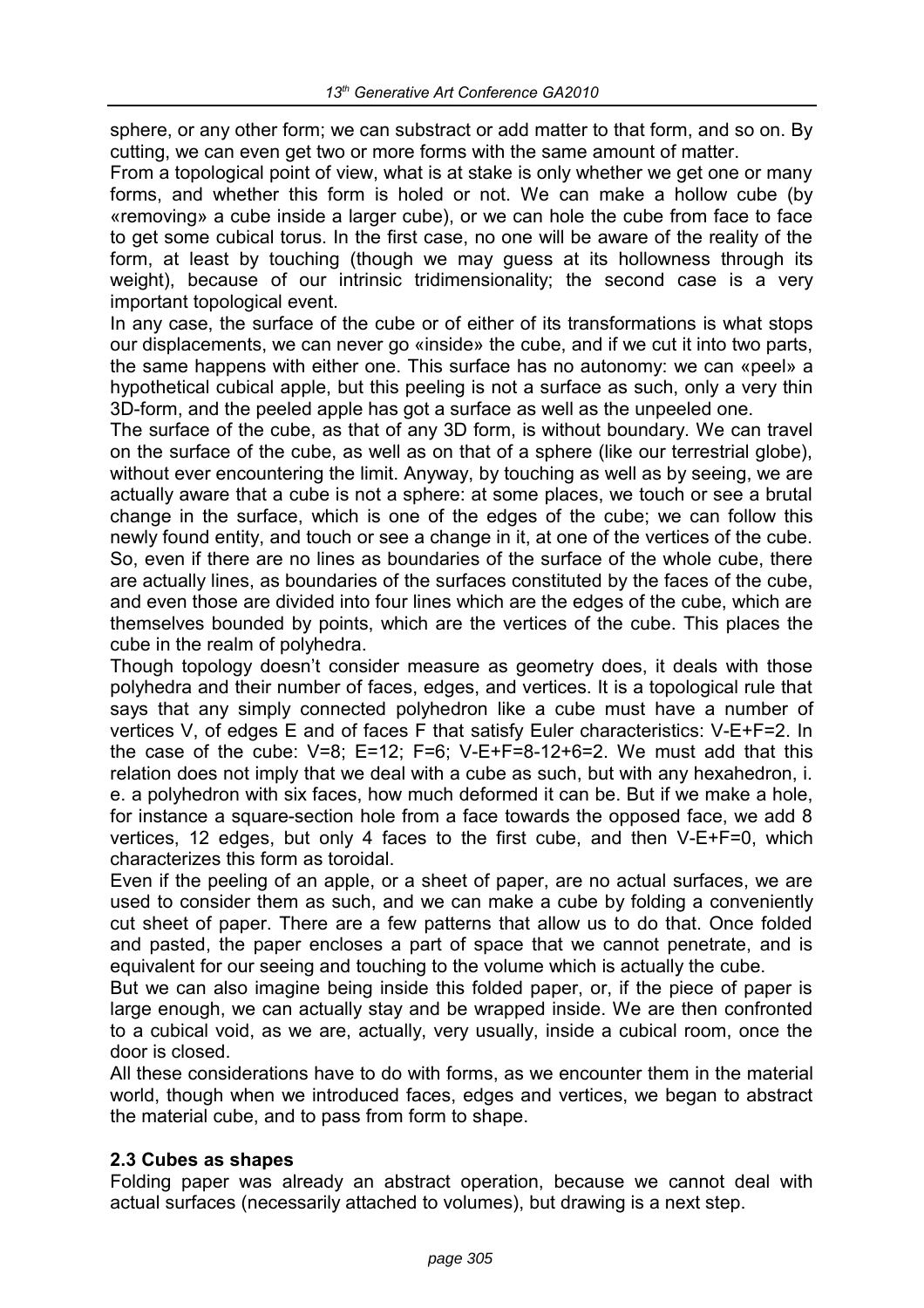Drawing a cube, we draw only the edges that we can see (never more than nine of them), and what we actually draw are some quadrilaterals (never more than three of them) which, by perspective, look like a cube. This supposes a lot of assumptions, and it is possible to draw something that looks like a cube from a unique point of view, and which is not one (it's even possible to fabricate such an anamorphic cube, and to photography this no-cube, which looks exactly like a cube). The cube is a very strong shape for our perception.

The cube as shape becomes an abstract entity, defined by characteristics of symmetry, and we can go on by naming cubical something that shares those characteristics, or some arrangement in which the cube is only a trace.

Computers have added to our means to represent forms and the numerical world is a space in itself. In this space, points and lines have a materiality as in drawings, but surfaces, which can only be approximated in the physical world for instance by sheets of paper, can actually be seen and manipulated, without loosing their characteristics of being without thickness.

Considering the cube now as something we can manipulate not only with matter, but by drawing, manual or computer drawing, we can make operations on it, such as: doubling (or cloning), translating, rotating, scaling, etc.; and as soon as we get at least two cubes: intersecting, removing, etc.

So we can easily transpose the experiment made on two squares and imagine, and even actually make, two cubes intersect and see what we get. We obtain the two first cubes, that remain, but also a smaller cube (supposing the second cube has been translated along the great diagonal of the first), and two new forms, or shapes, that will be called El-forms.



*Fig. 2: two intersecting cubes and El-forms*

## **2. Diagrams**

## **2.1 What are diagrams?**

A diagram is, etymologically, «a geometric figure, that which is marked out by lines». For Peter Eisenman, who is the leading architect for the introduction of diagrams in contemporary theory of architecture, «while it can be argued that the diagram is as old as architecture itself, many see its initial emergence in Rudolf Wittkower's use of the nine-square grid in the late 1940s to describe the Palladian villas.» [3, p. 27]. Eisenman then asks «what the difference is between a diagram and a geometric scheme. In other words, when do nine squares become a diagram and thus more than mere geometry?» [3, p. 27].

The difference is that a diagram is not merely descriptive or analytical, but *generative*. Even if Eisenman doesn't use this term in exactly the same sense as it is implied in generative art, this generativity of the diagram is what interests us

Eisenman insists upon the concrete, palpable nature of architecture, as opposed to the abstract, conceptual process of design: «As a generative device in a process of design, the diagram is also a form of representation. But unlike traditional forms of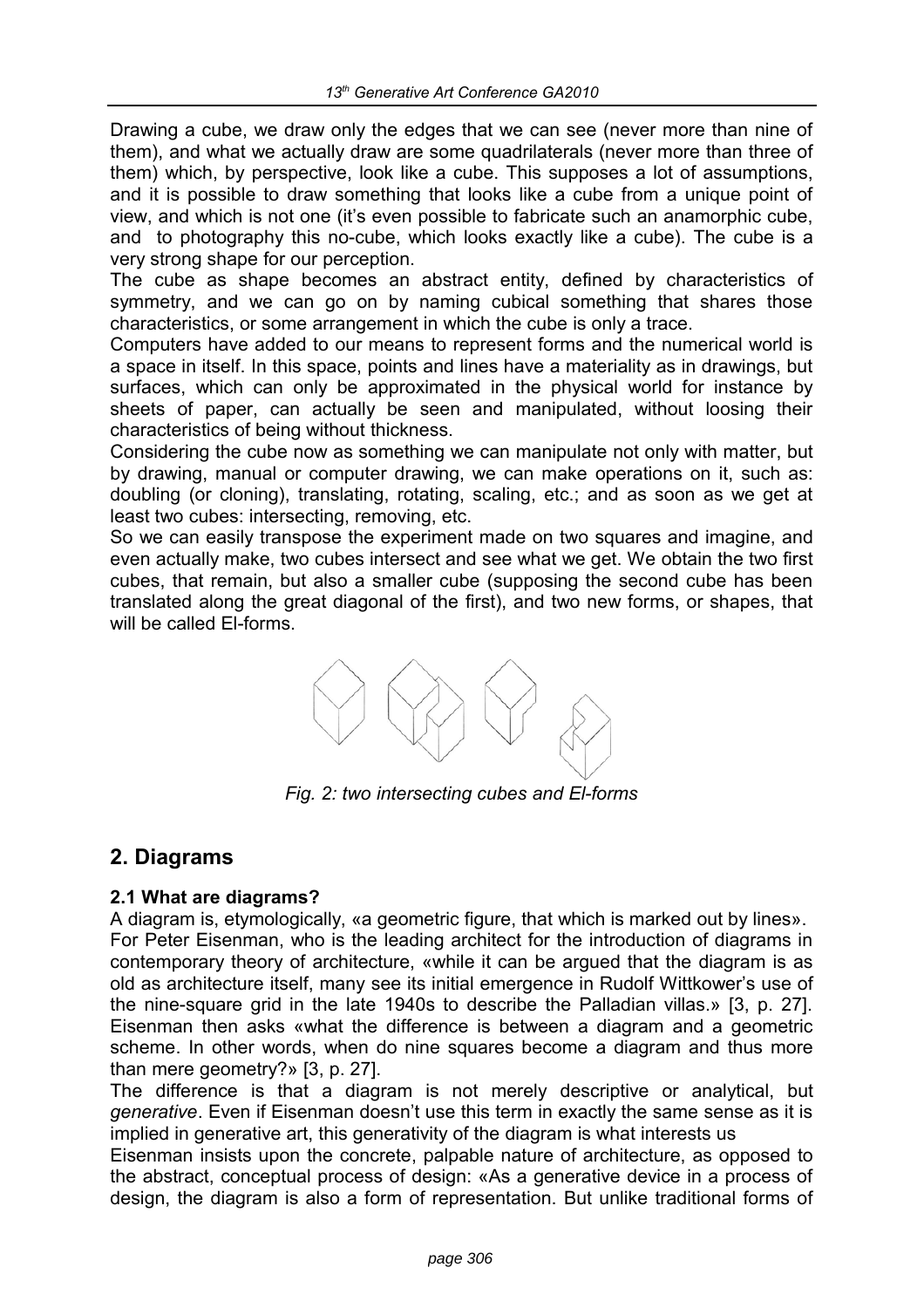representation, the diagram as a generator is a mediation between a palpable object, a real building, and what can be called architecture's interiority.» [3, p. 27]

Especially, «[the diagram] suggest[s] an alternative relationship between the subject/author and the work. Such an alternative suggest[s] a movement away from classical composition and personal expressionism toward a more autonomous process.» [3, p. 169] This concern meets up with issues regarding generative art [4].

*Diagram diaries* [3] classifies diagrams through two means: first, a distinction is made between «diagrams of interiority» and «diagrams of exteriority»; to simplify, the first ones rely on the architectural form(s) as such, while the second ones rely on external data. Diagrams of interiority are divided into four categories: grids, cubes, El-forms and bars. Diagrams of exteriority consist of four types of data: site, texts, mathematics, science.

Secondly, a list of 39 tools is given, related to 40 projects: one project may rely on several tools, one tool may be used by several projects. Some tools are used in only one project, while some other tools may be used in as much as eleven projects.

The use of some tool in some project is indicated by a sign, which is differentiated along its its as a diagram of interiority or exteriority. Some tools are only related to interiority or exteriority, respectively, while other ones may be related to both, sometimes even in the same project.

The 39 tools are divided into two categories: 24 «formal» tools and 15 «conceptual» tools. This distinction is autonomous from the distinction interiority/exteriority. There is no question about the first category, but one may wonder why «voiding» or «folding», for example, are classified as conceptual tools, as they seem to rely on formal operations.

Tools are not explicited, they are named, and exemplified by the projects. The names are interesting, because they refer clearly to *operations*, either by using the suffix -ion (extrusion, extension, intersection, and so on) or the suffix -ing (twisting, interweaving, disassembling, and so on), with six exceptions (displacement, shear, interference, slippage, montage, laminar flow).

One can wonder about the constitution of this list of tools. There is a tool named transformation, which is a very vague name and could cover a lot of operations, and other tools which could be kinds of transformation, as extrusion, extension, torquing, distortion (in itself not very explicit), warping, and so on. In the same way, there is a tool named displacement, but we find also rotation and slippage which could be considered as kinds of displacement. One can wonder about the difference between the formal tool «disassembling» and the conceptual tool «decomposition».

## **2.2 El-forms as diagrams**

El-forms constitute a category of diagrams of interiority, they are related to 11 projects: *House X* (1), *Cannaregio Town Square* (2), *House 11a* (3), *House El Even Odd* (4), *Fin d'ou T Hous* (5), *Koizumi Sangyo Building* (6), *Casa Guardiola* (7), *Atteka Office Building* (8), *Aronoff Center* (9), *Groningen Video Pavilion* (10) and *Nunotani Office Building* (11).

It must be noted that the tools mentioned earlier are not implied in the making of the El-forms themselves; they are used *on* El-forms, which are given without being explicated, or anyway not by using those operations.

Most El-forms are based on the cube (they are the only ones that will be considered here): those El-forms occur the most clearly in projects (1) to (7), and are of two kinds. The simplest one appears in  $(1)$ ,  $(4)$ ,  $(5)$  and  $(6)$ :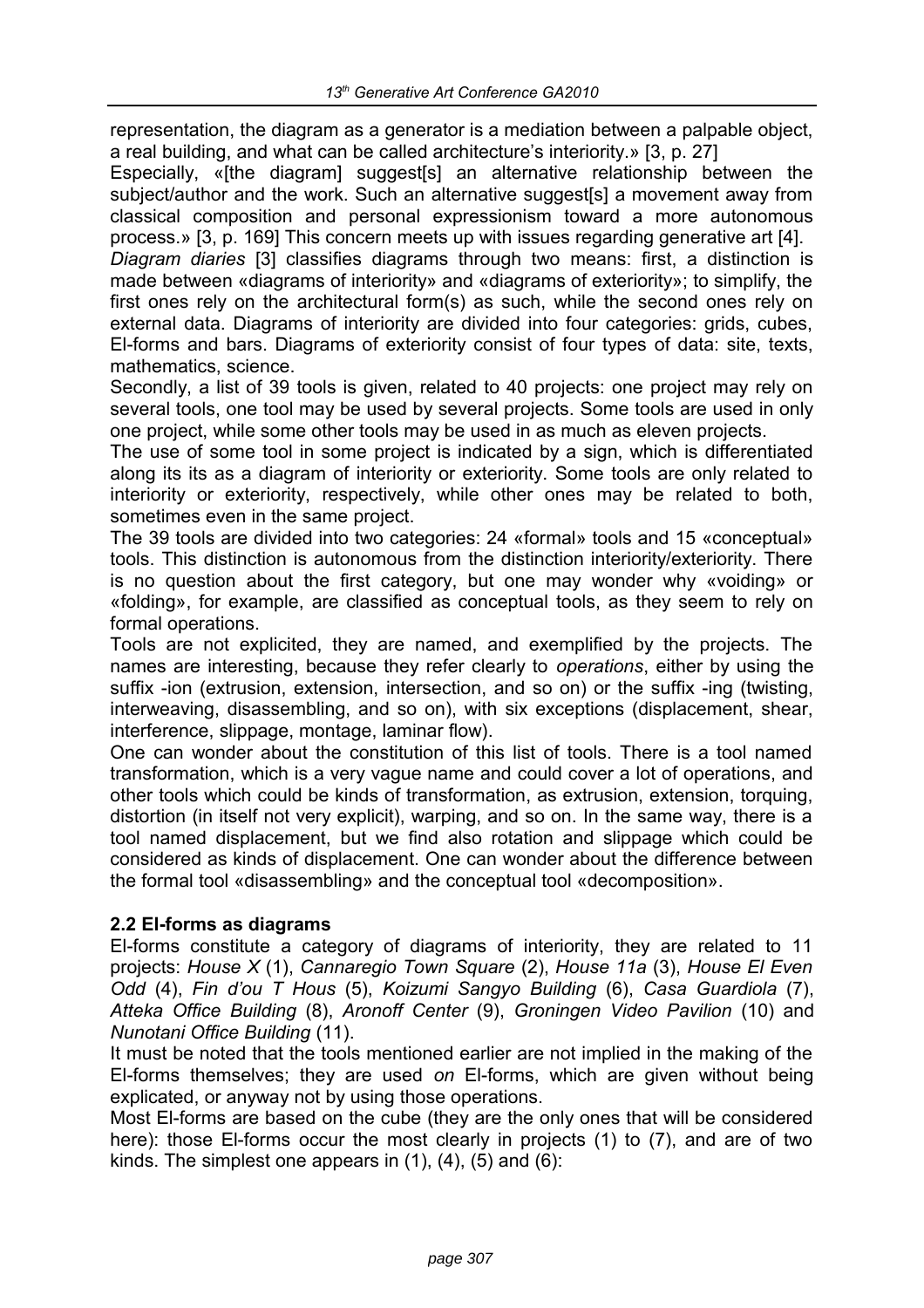

*Fig. 3: El-forms of the first kind as they appear in (1) and (6), (4), (5), (7)*

The most complicated kind of El-form appears only in *House 11a*, which was a project for Kurt Forster, and in *Cannaregio Town* Square, where «scaled versions of the house were placed in the matrix of voids» [3, p. 177].



*Fig. 4: El-form of the second kind as it appears in (2) and (3)*

## **2.3 El-forms as results of operations**

The first kind of El-form can be described as the result of the intersection of two cubes considered as shapes as in Fig. 2, but also as half a cube, i. e. the three faces (supposed to be thickened, or extruded) linked to a vertex. In the lattest description, one can remark that the El-form is what is only really drawn when a cube is represented in an axonometric projection (or in a perspective, but Eisenman generally favours axonometric projections). Eisenman here clearly plays with shapes, or with drawn representations. This is confirmed by the use of projection itself in *House El Even Odd*, which is a kind of 3D anamorphose.

The first kind of El-form may also simply be described as a cube from which one smaller cube sharing one vertex with the first one is substracted. The status of the form and of the void change with the size of the cube we remove relatively to that of the first cube. The trace of the two cubes remains, because our perception tends to complete the larger cube, and to complete the void as a smaller cube, this time not a cubical volume, but a cubical void:

## *Fig. 5: the fist kind of El-form*

This first kind of El-form may be extended into the second kind kind, by removing another cube issued from the vertex diagonally opposed to the first one: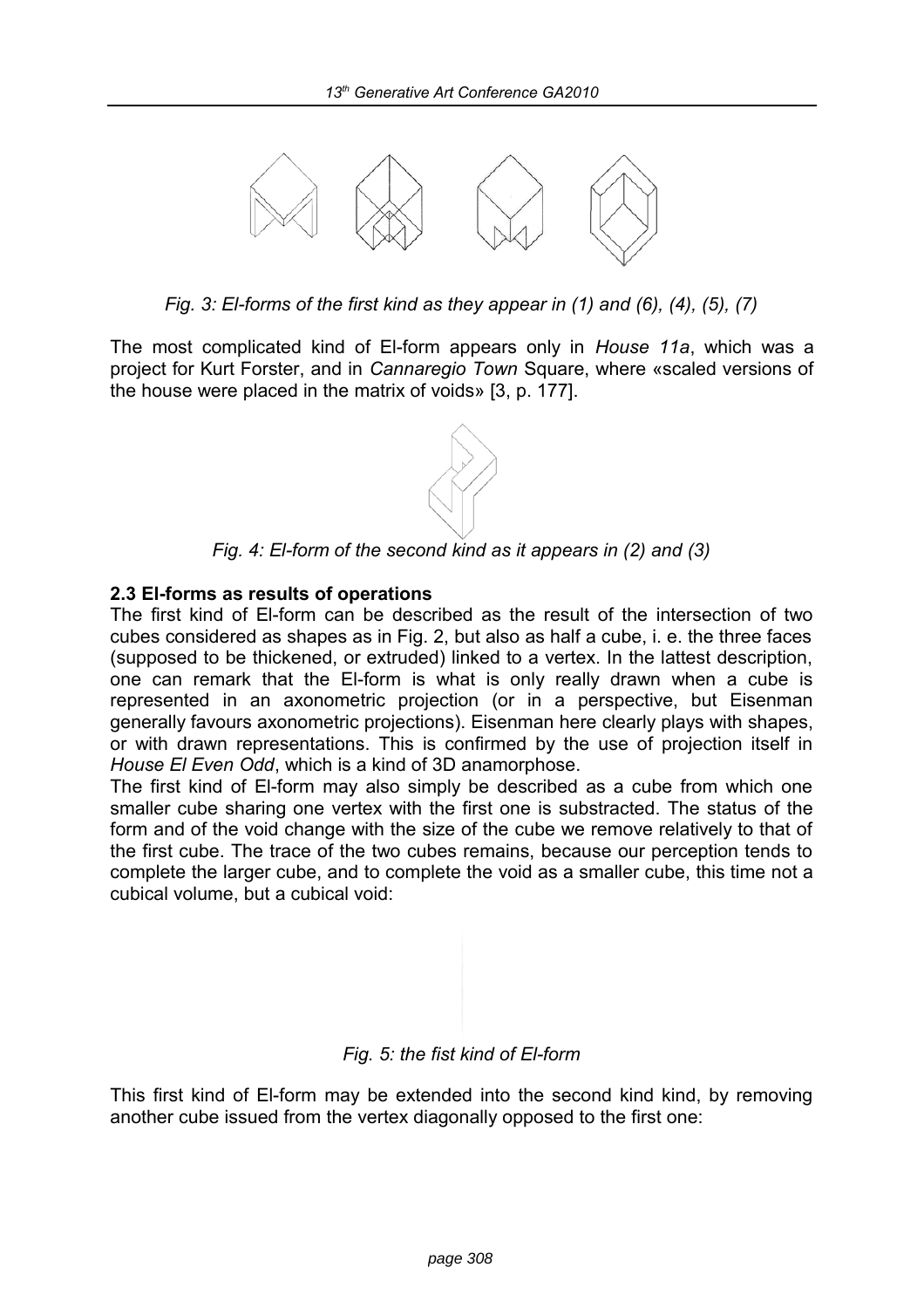*Fig. 6: two cubes removed from a cube; the evolution of the El-form*

Subtraction is the operation involved, which is a material operation (one can do it with clay, or even some harder matter), or, more abstractly, a boolean operation (along with union and intersection). If the subtracted cubes are small enough, it does not change the topological status (order) of the polyhedron. V=14; E=18; F=12; V-E+F=14-18+12=2. But, if the smaller cubes are large enough, the cube becomes the topological equivalent of a torus, which is a very strong transformation, as the Euler characteristics changes abruptly: V=32; E=20; F=12; V-E+F=32-20+12=0.

We can then consider that there are actually *three* species of Ef-forms: a cube minus one cube, a cube minus two cubes, and the toroidal El-form. The passage from the second to the third species is what can be called, in René Thom's terms, a catastrophe.

This latter occurrence of toroidal El-form may also be considered as a folded squaresection tube, or, in other words, as a folded line along which a square generates a form:



*Fig. 7: the toroidal El-form as extrusion*

This interpretation is relevant, as in another project, *Max Reinhardt Haus*, Eisenman uses this kind of operation.

Returning to the toroidal El-form as the result of two boolean subtractions (one larger cube minus two smaller cubes), we can extrapolate and, considering that *minus* by *minus* gives *plus*, subtract from the larger cube A only the parts of smaller cubes B and C that don't belong to the intersection of A and B. Or, in boolean terms (or rather in set theory), instead of A \(BUC), consider (A\(AUB))U(A∩B). The result is that an even smaller cube is *nested* inside the El-form, and that the voids created are themselves El-forms of the first species.



*Fig. 8: the toroidal El-form and the nested cube*

We can also consider another way to get El-forms. Gridding is one the conceptual tools listed by Eisenman and grids are a category of the diagrams of interiority. One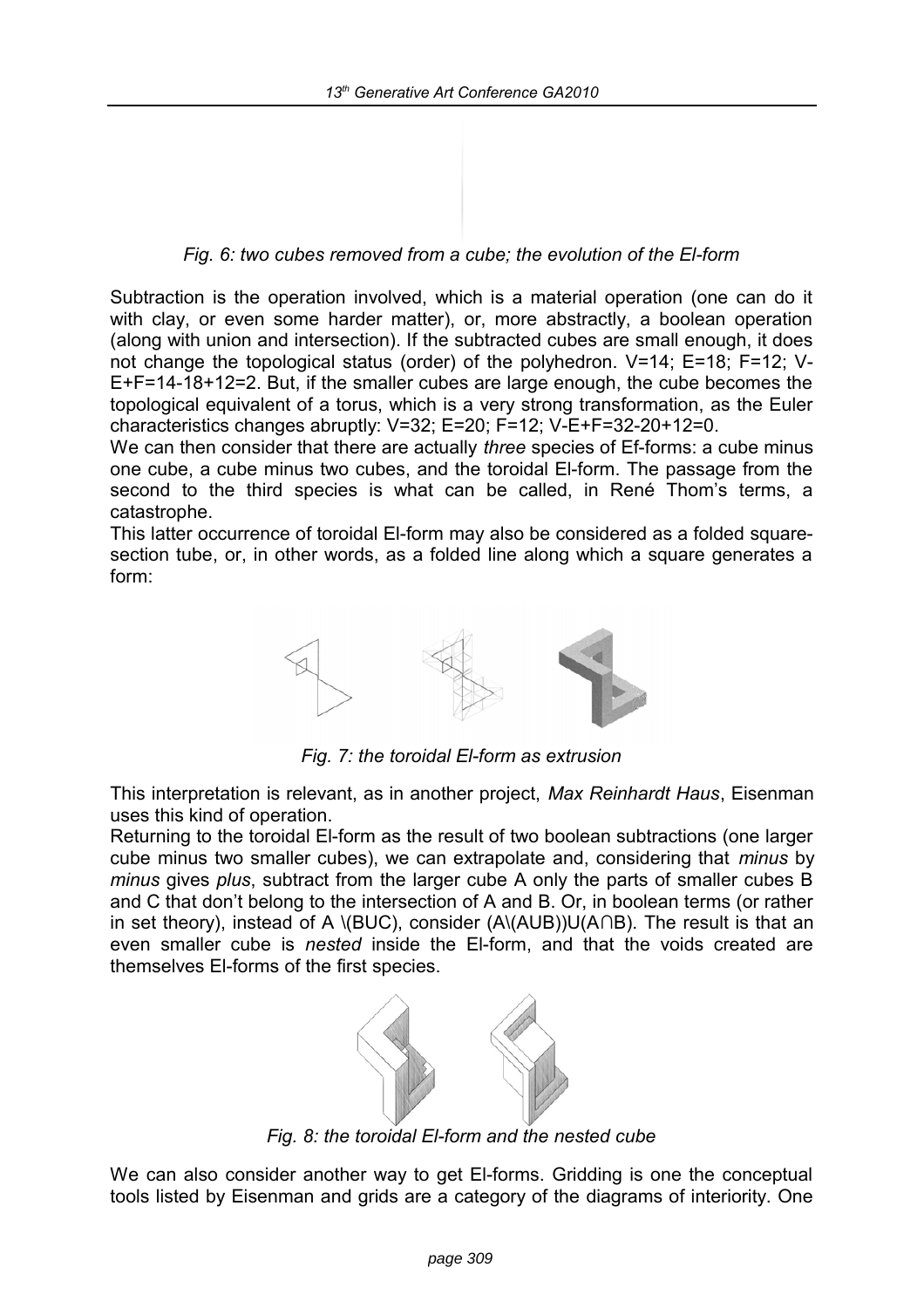can grid a square (and the nine-squares grid was at the origin of the idea of diagram) but one can grid a cube too, as 8-cubes, 27-cubes, or any n<sup>3</sup>-cubes grid. In House *IV*, Eisenman transforms an 8-cubes grid into a 27-cubes grid, and explores a lot of possibilities based upon this decomposition. One of them consists in removing seven smaller cubes in the same way as in the generator of the Menger sponge.

With that point of view, El-forms may be seen as the gridding of a cube, in which we remove one smaller cube situated at a corner (or two cubes situated at diagonally opposed corners ). It may seem that it is not so different from the subtraction of a cube without gridding it first, but it is different because gridding enhances the fact that the cube is self-similar, is composed of  $n<sup>3</sup>$  cubes n times smaller.



*Fig. 9: 8-cubes grid and 27-cubes grid leading to El-forms*

To be complete, we may add one more description of the cube and El-form. A cube of edge *a* (with *b*+*c*=*a*) is composed of two cubes of side *b* and *c* respectively, three *b* x *b* x *c* parallelepipeds, and three *b* x *c* x *c* parallelepipeds. Removing one or two cube(s) from this decomposition is another way of getting some El-forms.



## **3. Generative processes**

## **3.1 Coding El-forms**

In this part we focus on El-forms of the second kind (and especially of the third species). Referring to the different ways we have described those El-forms, there are many systems we can choose to code them. Each case may lead to very different variants.

A cube from which two smaller cubes (equals or not) are subtracted at opposed corners leads to a first type of code. This can be realized as a kind of IFS, in which one starts from a cube, produces two cubes by the adequate transformations, and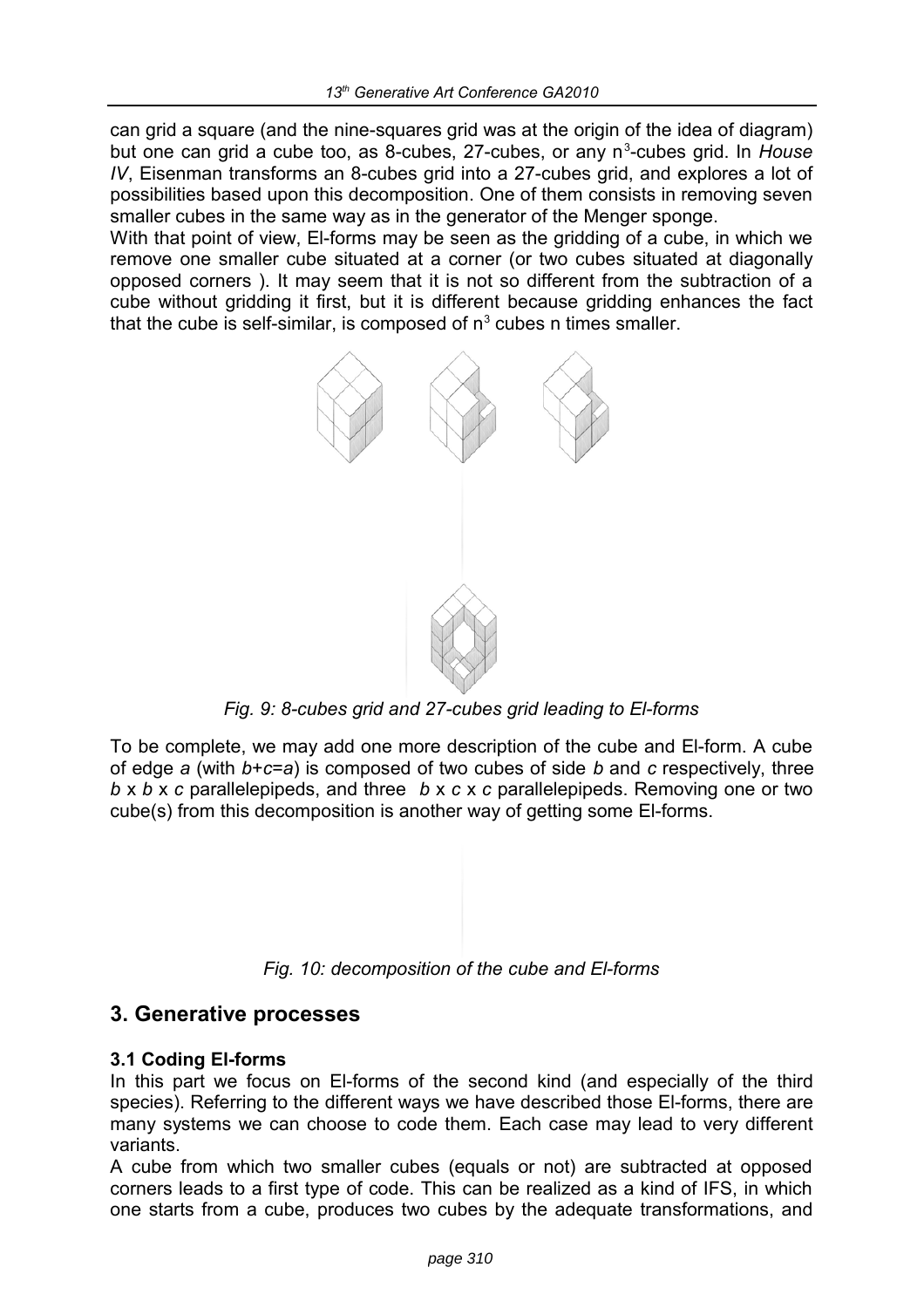then subtracts them from the first cube.

The extrusion of a folded line can be coded in two ways. First, it can be considered as a line along which a square slides. Or, one can borrow L-systems with the following vocabulary and two examples of rewriting rule:

C : make a cube

F : go forward

B : go backwards

- U : go up
- D : go down
- L : go left
- R : go right

#### $C \rightarrow CFCFCUCUCLCLCBCBCDCDCRCR$  (1)  $C \rightarrow CFCFCLCLCUCUCBCBCRERCPCD$  (2)

This code supposes a gridding of the cube.

The gridding of the cube, which is related to its self-similarity, leads also to the use of IFS, which are based upon this characteristics. We have to find the transformations which replace a cube by the  $n^3$  smaller cubes that compose it, ecluding those which correspond to cubes at opposite corners. Those transformations are very simple: they are all homotheties (scaling) with a rate of 1/n, composed with translations putting the cubes on the right places.

In the same way, we can find the transformations that replace a cube by 2 cubes and 6 parallelepipeds that compose it, and then exclude the cubes. Here the scalings are affinities (which means that the rates may be different for x, y and z).

## **3.2 Scaling and nesting**

Scaling and nesting are part of Eisenman's tools. The nesting may be considered in the voided cube that appear at the core of the toroidal El-form:



In this case, there as many El-forms as steps of the process. Or we can consider the two cubes that have been removed from the first, and nest a new El-form in each of them:



In this second variant, the number of EI-forms is  $1+2<sup>n</sup>$  for n steps.

## **3.3 Recursivity**